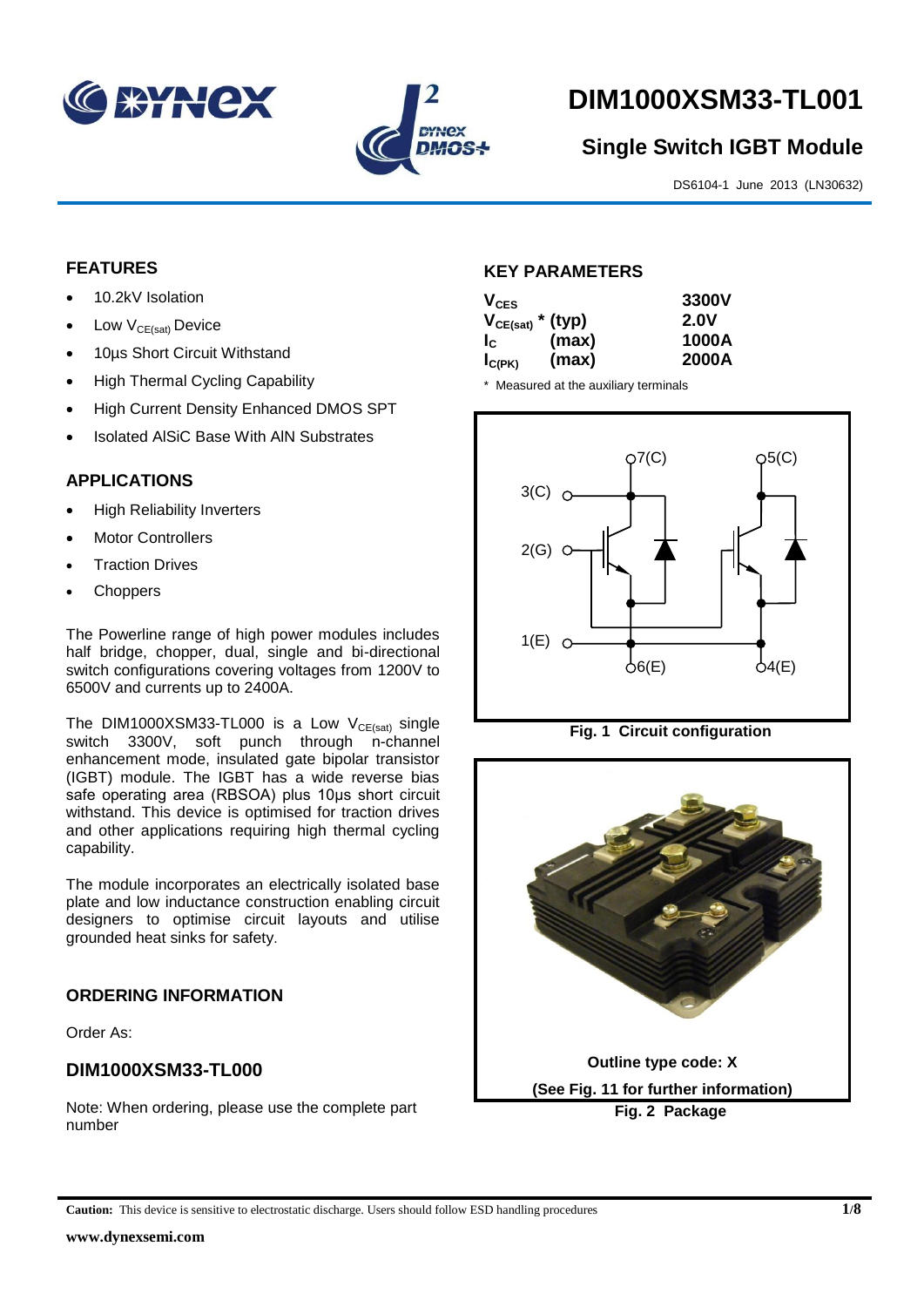#### **ABSOLUTE MAXIMUM RATINGS**

Stresses above those listed under 'Absolute Maximum Ratings' may cause permanent damage to the device. In extreme conditions, as with all semiconductors, this may include potentially hazardous rupture of the package. Appropriate safety precautions should always be followed. Exposure to Absolute Maximum Ratings may affect device reliability.

#### **Tcase = 25°C unless stated otherwise**

| Symbol            | <b>Parameter</b>                  | <b>Test Conditions</b>                                   | Max. | <b>Units</b> |
|-------------------|-----------------------------------|----------------------------------------------------------|------|--------------|
| $V_{CES}$         | Collector-emitter voltage         | $V_{GE} = 0V$                                            | 3300 | V            |
| $V_{GES}$         | Gate-emitter voltage              |                                                          | ±20  | V            |
| $I_{\rm C}$       | Continuous collector current      | $T_{\text{case}} = 115^{\circ}C$                         | 1000 | A            |
| $I_{C(PK)}$       | Peak collector current            | 1ms, $T_{\text{case}} = 140^{\circ}$ C                   | 2000 | A            |
| $P_{max}$         | Max. transistor power dissipation | $T_{\text{case}} = 25^{\circ}C$ , $T_i = 150^{\circ}C$   | 10.4 | kW           |
| $I^2t$            | Diode $I2t$ value                 | $V_R = 0$ , $t_p = 10$ ms, $T_i = 125$ °C                | 320  | $kA^2s$      |
| V <sub>isol</sub> | Isolation voltage - per module    | Commoned terminals to base plate.<br>AC RMS, 1 min, 50Hz | 10.2 | kV           |
| $Q_{PD}$          | Partial discharge - per module    | IEC1287, $V_1 = 6900V$ , $V_2 = 5100V$ , 50Hz RMS        | 10   | рC           |

#### **THERMAL AND MECHANICAL RATINGS**

| Internal insulation material:     | AIN              |
|-----------------------------------|------------------|
| Baseplate material:               | <b>AISiC</b>     |
| Creepage distance:                | 56 <sub>mm</sub> |
| Clearance:                        | 26mm             |
| CTI (Comparative Tracking Index): | >600             |

| Symbol           | <b>Parameter</b>                      | <b>Test Conditions</b>                        | Min   | Typ. | <b>Max</b> | <b>Units</b>    |
|------------------|---------------------------------------|-----------------------------------------------|-------|------|------------|-----------------|
| $R_{th(j-c)}$    | Thermal resistance - transistor       | Continuous dissipation -<br>junction to case  |       | ۰    | 12         | °C/kW           |
| $R_{th(i-c)}$    | Thermal resistance - diode            | Continuous dissipation -<br>junction to case  |       | ۰    | 24         | °C/kW           |
| $R_{th(c-h)}$    | Thermal resistance – case to heatsink | Mounting torque 5Nm<br>(with mounting grease) |       |      | 8          | °C/kW           |
|                  |                                       | Transistor                                    |       | ۰    | 150        | $^{\circ}C$     |
| $T_i$            | Junction temperature                  | Diode                                         |       | ۰    | 150        | $\rm ^{\circ}C$ |
| $T_{\text{stg}}$ | Storage temperature range             |                                               | $-40$ | ۰    | 125        | $\rm ^{\circ}C$ |
|                  |                                       | Mounting - M6                                 |       |      | 5          | Nm              |
|                  | Screw torque                          | Electrical connections - M4                   |       | ۰    | 2          | Nm              |
|                  |                                       | Electrical connections - M8                   |       |      | 10         | Nm              |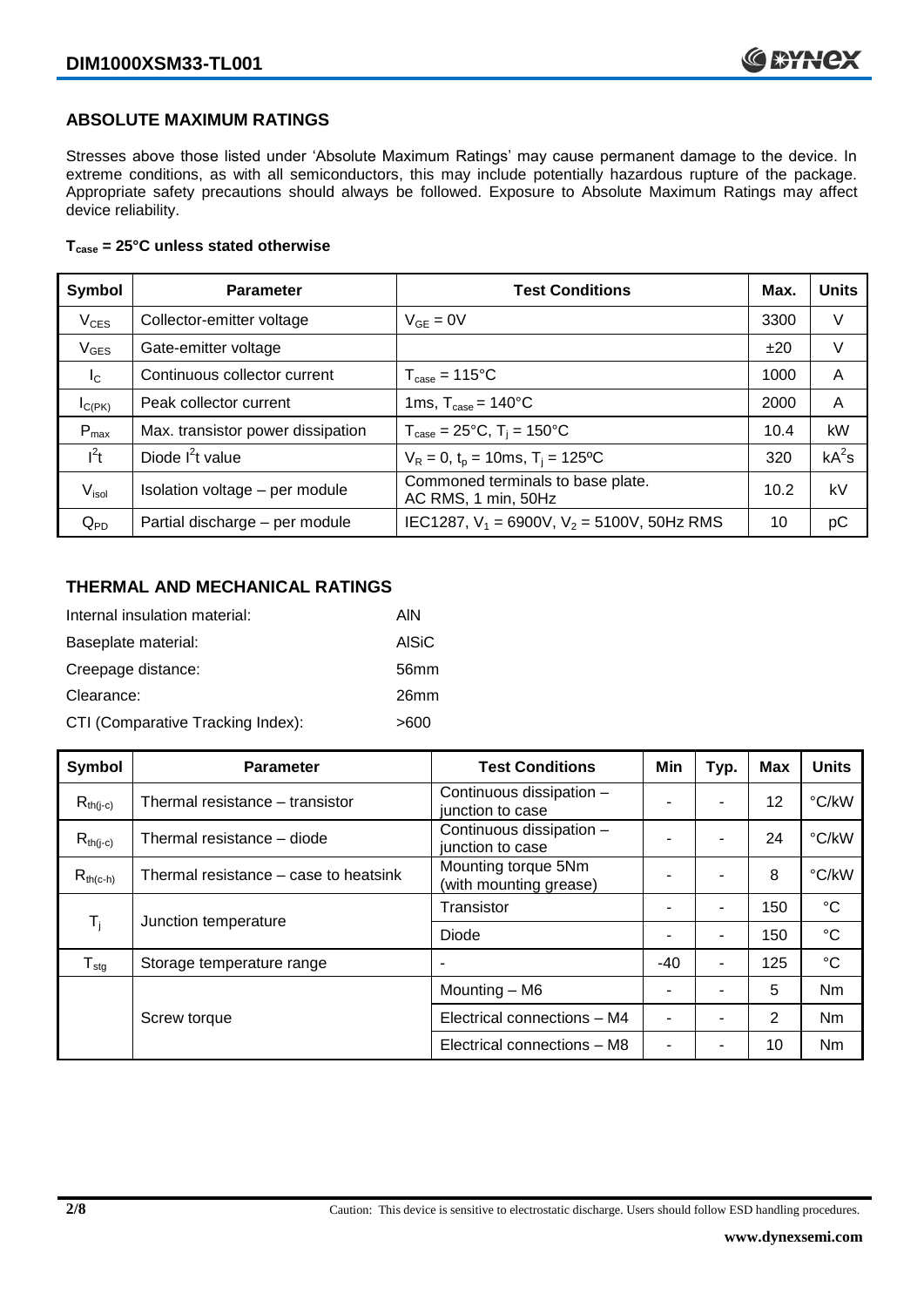# **ELECTRICAL CHARACTERISTICS**

#### **Tcase = 25°C unless stated otherwise.**

| <b>Symbol</b>      | <b>Parameter</b>                        | <b>Test Conditions</b>                                                                                                                          | Min | <b>Typ</b> | <b>Max</b> | <b>Units</b> |
|--------------------|-----------------------------------------|-------------------------------------------------------------------------------------------------------------------------------------------------|-----|------------|------------|--------------|
|                    |                                         | $V_{GE} = 0V$ , $V_{CE} = V_{CES}$                                                                                                              |     |            | 4          | mA           |
| $I_{\text{CES}}$   | Collector cut-off current               | $V_{GE} = 0V$ , $V_{CE} = V_{CES}$ , $T_{case} = 125$ °C                                                                                        |     |            | 60         | mA           |
|                    |                                         | $V_{GE}$ = 0V, $V_{CE}$ = $V_{CES}$ , $T_{case}$ = 150°C                                                                                        |     |            | 100        | mA           |
| $I_{\text{GES}}$   | Gate leakage current                    | $V_{GE} = \pm 20V$ , $V_{CE} = 0V$                                                                                                              |     |            | 1          | μA           |
| $V_{GE(TH)}$       | Gate threshold voltage                  | $I_C = 80$ mA, $V_{GE} = V_{CE}$                                                                                                                |     | 5.7        |            | $\vee$       |
|                    |                                         | $V_{GE}$ = 15V, $I_C$ = 1000A                                                                                                                   |     | 2.0        |            | $\vee$       |
| $V_{CE(sat)}$      | Collector-emitter saturation<br>voltage | $V_{GE}$ = 15V, I <sub>C</sub> = 1000A, T <sub>i</sub> = 125°C                                                                                  |     | 2.6        |            | $\vee$       |
|                    |                                         | $V_{GE}$ = 15V, $I_C$ = 1000A, $T_i$ = 150°C                                                                                                    |     | 2.8        |            | $\vee$       |
| $I_F$              | Diode forward current                   | DC                                                                                                                                              |     | 1000       |            | A            |
| $I_{FM}$           | Diode maximum forward current           | $t_p = 1$ ms                                                                                                                                    |     | 2000       |            | A            |
|                    |                                         | $I_F = 1000A$                                                                                                                                   |     | 2.4        |            | $\vee$       |
| $V_F$ <sup>†</sup> | Diode forward voltage                   | $I_F = 1000A$ , $T_i = 125^{\circ}C$                                                                                                            |     | 2.5        |            | $\vee$       |
|                    |                                         | $I_F = 1000A$ , $T_i = 150^{\circ}C$                                                                                                            |     | 2.4        |            | $\vee$       |
| $C_{\text{ies}}$   | Input capacitance                       | $V_{CE} = 25V$ , $V_{GE} = 0V$ , $f = 1MHz$                                                                                                     |     | 170        |            | nF           |
| $Q_{q}$            | Gate charge                             | $±15V$ Including external C <sub>ge</sub>                                                                                                       |     | 17         |            | $\mu$ C      |
| $C_{res}$          | Reverse transfer capacitance            | $V_{CE} = 25V$ , $V_{GE} = 0V$ , $f = 1MHz$                                                                                                     |     | 4          |            | nF           |
| $L_M$              | Module inductance                       |                                                                                                                                                 |     | 15         |            | nH           |
| $R_{INT}$          | Internal resistance                     |                                                                                                                                                 |     | 135        |            | $\mu\Omega$  |
| SC <sub>Data</sub> | Short circuit current, I <sub>SC</sub>  | $T_i = 125$ °C, $V_{CC} = 2500V$<br>$t_p \le 10 \mu s$ , $V_{GE} \le 15V$<br>$V_{CE \text{ (max)}} = V_{CES} - L^* \times dl/dt$<br>IEC 60747-9 |     | 3700       |            | A            |

#### **Note:**

 $^\dagger$  Measured at the auxiliary terminals

 $\check{}$  L is the circuit inductance + L<sub>M</sub>

**Caution:** This device is sensitive to electrostatic discharge. Users should follow ESD handling procedures **3/8**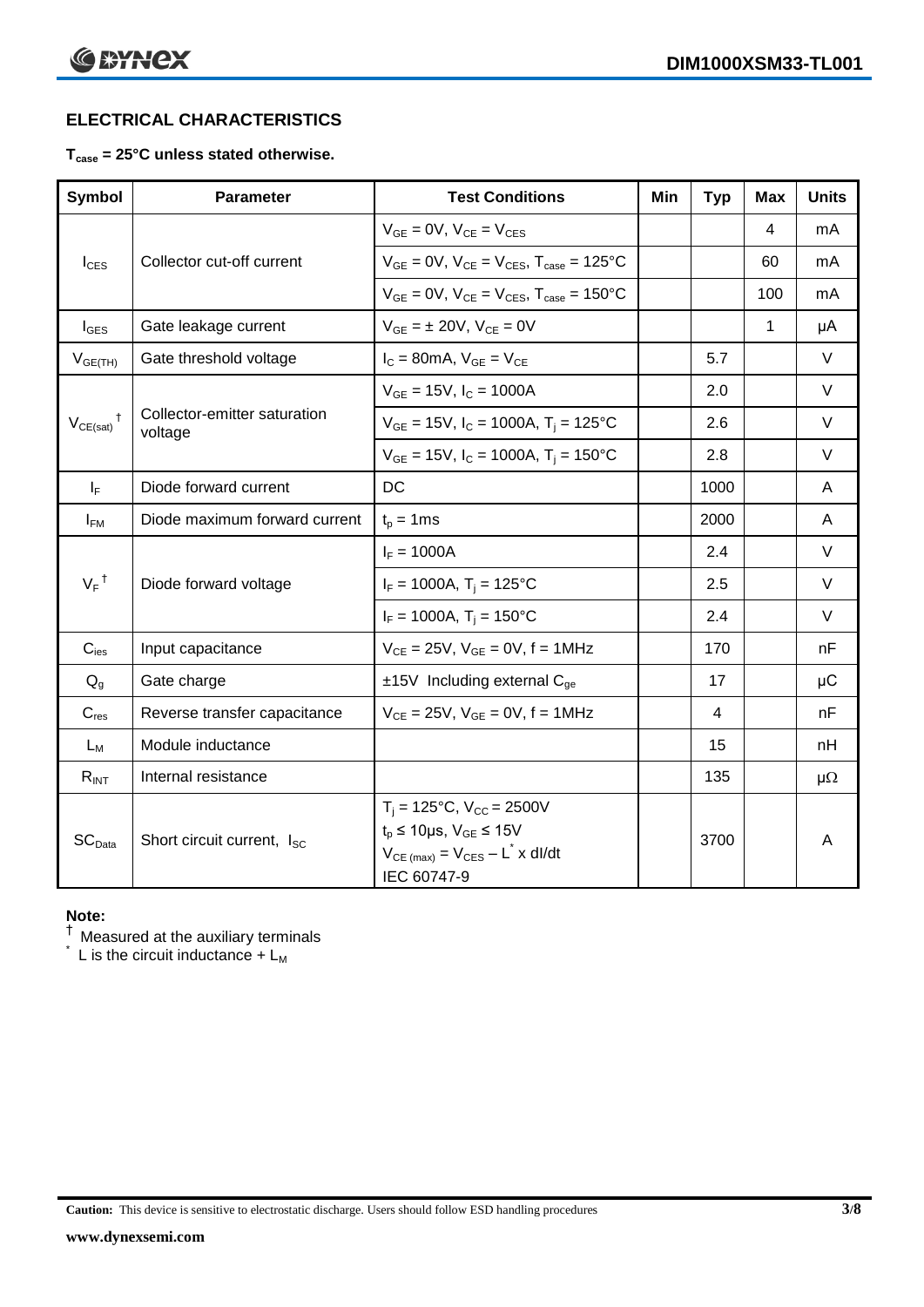# **ELECTRICAL CHARACTERISTICS**

#### **Tcase = 25°C unless stated otherwise**

| Symbol              | <b>Parameter</b>               | <b>Test Conditions</b>                              | Min | Typ. | Max | <b>Units</b> |
|---------------------|--------------------------------|-----------------------------------------------------|-----|------|-----|--------------|
| $t_{d(\text{off})}$ | Turn-off delay time            | $I_c = 1000A$                                       |     | 2700 |     | ns           |
| Ţ,                  | Fall time                      | $V_{GE} = \pm 15V$                                  |     | 610  |     | ns           |
| $E_{OFF}$           | Turn-off energy loss           | $V_{CE} = 1800V$                                    |     | 2500 |     | mJ           |
| $t_{d(on)}$         | Turn-on delay time             | $R_{G(ON)} = 2.7\Omega$<br>$R_{G(OFF)} = 2.2\Omega$ |     | 960  |     | ns           |
| t,                  | Rise time                      | $C_{qe} = 220nF$                                    |     | 430  |     | ns           |
| $E_{ON}$            | Turn-on energy loss            | $L_s \sim 100$ nH                                   |     | 1600 |     | mJ           |
| $Q_{rr}$            | Diode reverse recovery charge  | $I_F = 1000A$                                       |     | 570  |     | $\mu$ C      |
| $I_{rr}$            | Diode reverse recovery current | $V_{CE} = 1800V$                                    |     | 620  |     | A            |
| $E_{rec}$           | Diode reverse recovery energy  | $dl_F/dt = 2700A/\mu s$                             |     | 670  |     | mJ           |

#### **Tcase = 125°C unless stated otherwise**

| Symbol       | <b>Parameter</b>               | <b>Test Conditions</b>                              | Min | Typ. | <b>Max</b> | <b>Units</b> |
|--------------|--------------------------------|-----------------------------------------------------|-----|------|------------|--------------|
| $t_{d(off)}$ | Turn-off delay time            | $I_c = 1000A$                                       |     | 2750 |            | ns           |
| t            | Fall time                      | $V_{GE} = \pm 15V$                                  |     | 590  |            | ns           |
| $E_{OFF}$    | Turn-off energy loss           | $V_{CE} = 1800V$                                    |     | 2700 |            | mJ           |
| $t_{d(on)}$  | Turn-on delay time             | $R_{G(ON)} = 2.7\Omega$<br>$R_{G(OFF)} = 2.2\Omega$ |     | 1000 |            | ns           |
| t,           | Rise time                      | $C_{qe} = 220nF$                                    |     | 460  |            | ns           |
| $E_{ON}$     | Turn-on energy loss            | $L_s \sim 100$ nH                                   |     | 2050 |            | mJ           |
| $Q_{rr}$     | Diode reverse recovery charge  | $I_F = 1000A$                                       |     | 930  |            | μC           |
| $I_{rr}$     | Diode reverse recovery current | $V_{CF} = 1800V$                                    |     | 775  |            | A            |
| $E_{rec}$    | Diode reverse recovery energy  | $dl_F/dt = 2700A/\mu s$                             |     | 1150 |            | mJ           |

#### **Tcase = 150°C unless stated otherwise**

| Symbol              | <b>Parameter</b>               | <b>Test Conditions</b>                              | Min | Typ. | Max | <b>Units</b> |
|---------------------|--------------------------------|-----------------------------------------------------|-----|------|-----|--------------|
| $t_{d(\text{off})}$ | Turn-off delay time            | $I_c = 1000A$                                       |     | 2760 |     | ns           |
| t,                  | Fall time                      | $V_{GF} = \pm 15V$                                  |     | 590  |     | ns           |
| $E_{OFF}$           | Turn-off energy loss           | $V_{CF} = 1800V$                                    |     | 2950 |     | mJ           |
| $t_{d(on)}$         | Turn-on delay time             | $R_{G(ON)} = 2.7\Omega$<br>$R_{G(OFF)} = 2.2\Omega$ |     | 940  |     | ns           |
| t,                  | Rise time                      | $C_{qe} = 220nF$                                    |     | 460  |     | ns           |
| $E_{ON}$            | Turn-on energy loss            | $L_s \sim 100$ nH                                   |     | 2250 |     | mJ           |
| $Q_{rr}$            | Diode reverse recovery charge  | $I_F = 1000A$                                       |     | 1070 |     | μC           |
| $I_{rr}$            | Diode reverse recovery current | $V_{CE} = 1800V$                                    |     | 800  |     | A            |
| $E_{rec}$           | Diode reverse recovery energy  | $dl_F/dt = 2700A/\mu s$                             |     | 1300 |     | mJ           |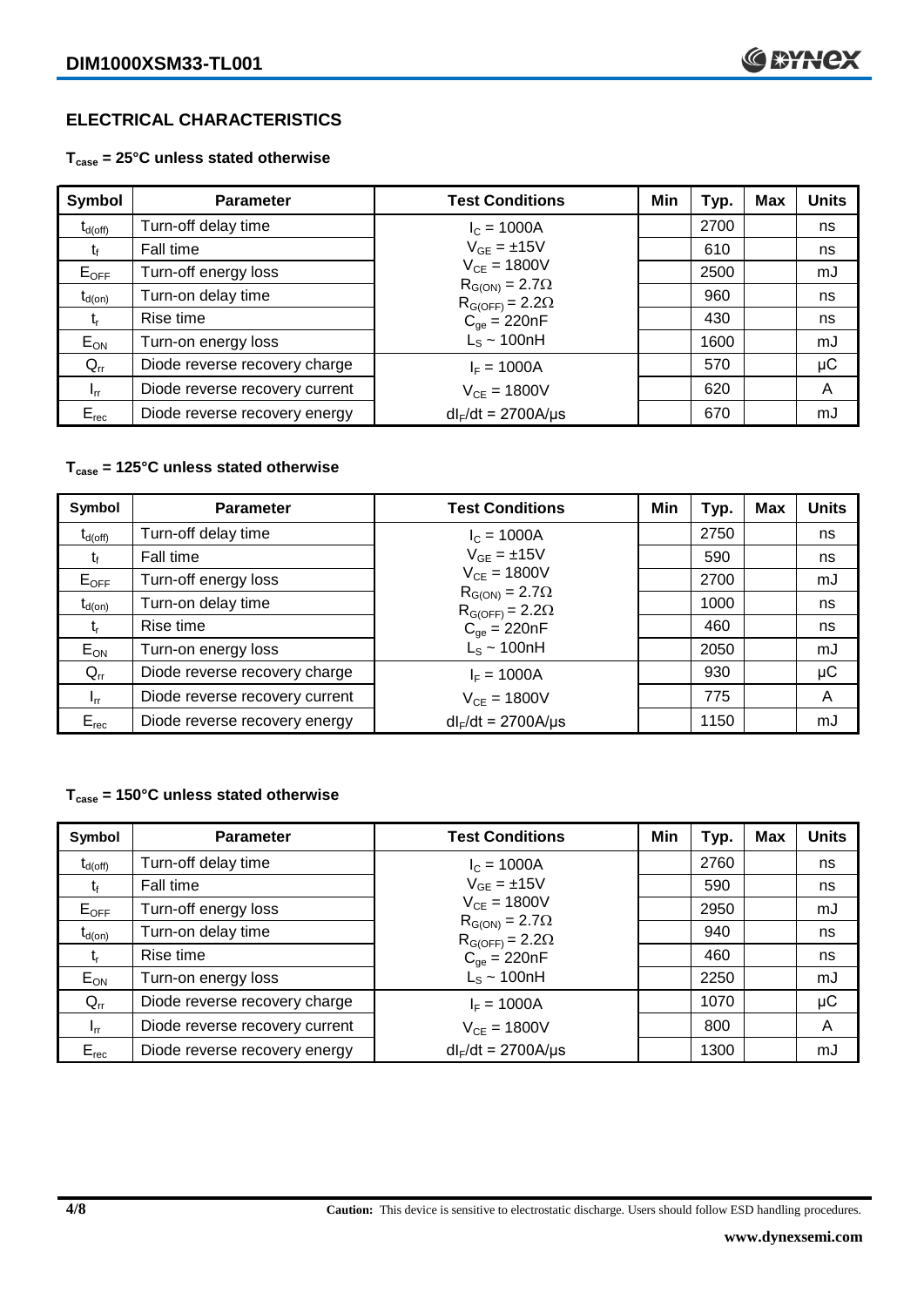



**Caution:** This device is sensitive to electrostatic discharge. Users should follow ESD handling procedures **5/8**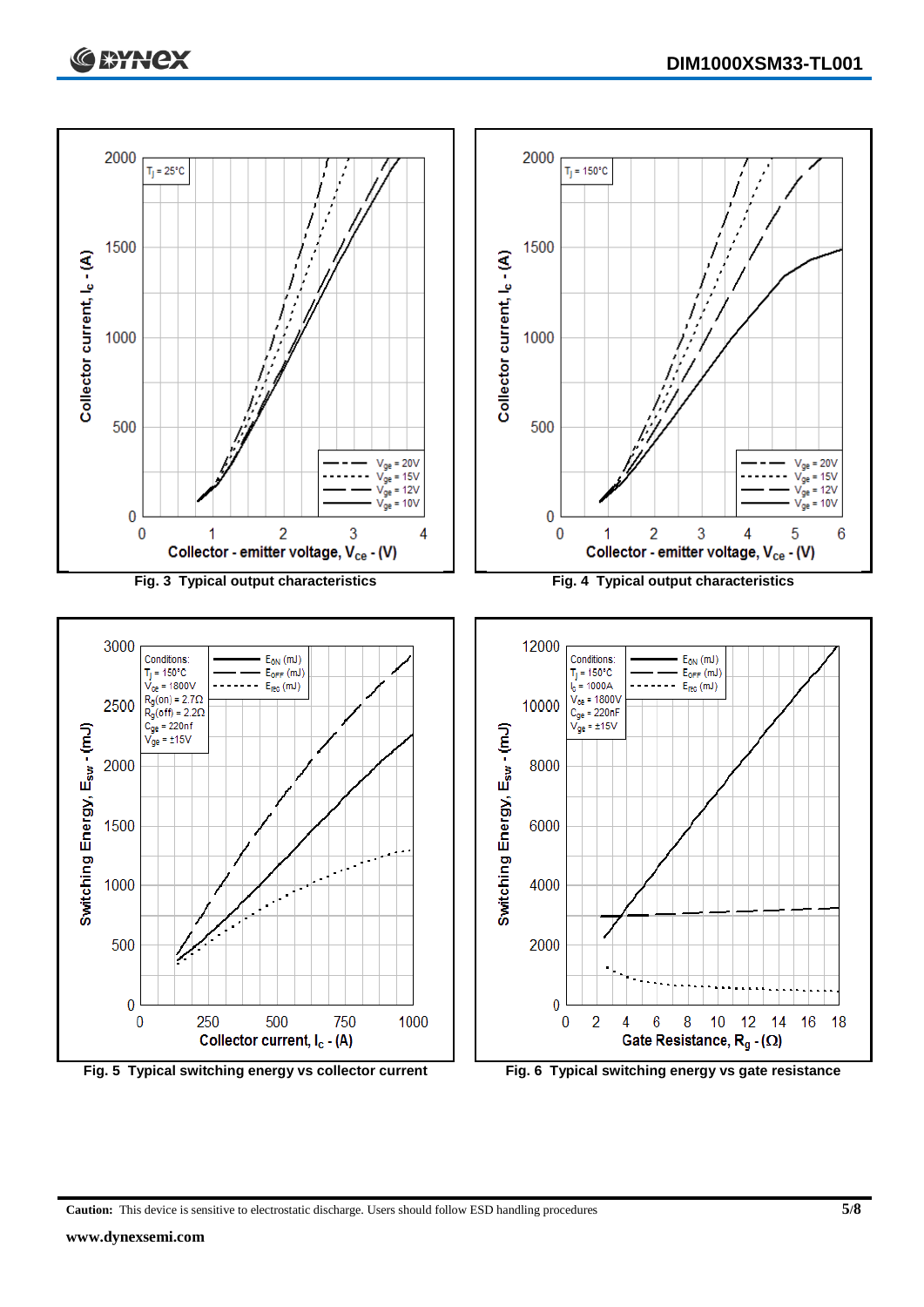

**Fig. 9 Diode reverse bias safe operating area Fig. 10 Transient thermal impedance**

**6/8 Caution:** This device is sensitive to electrostatic discharge. Users should follow ESD handling procedures.

**C SYNCX**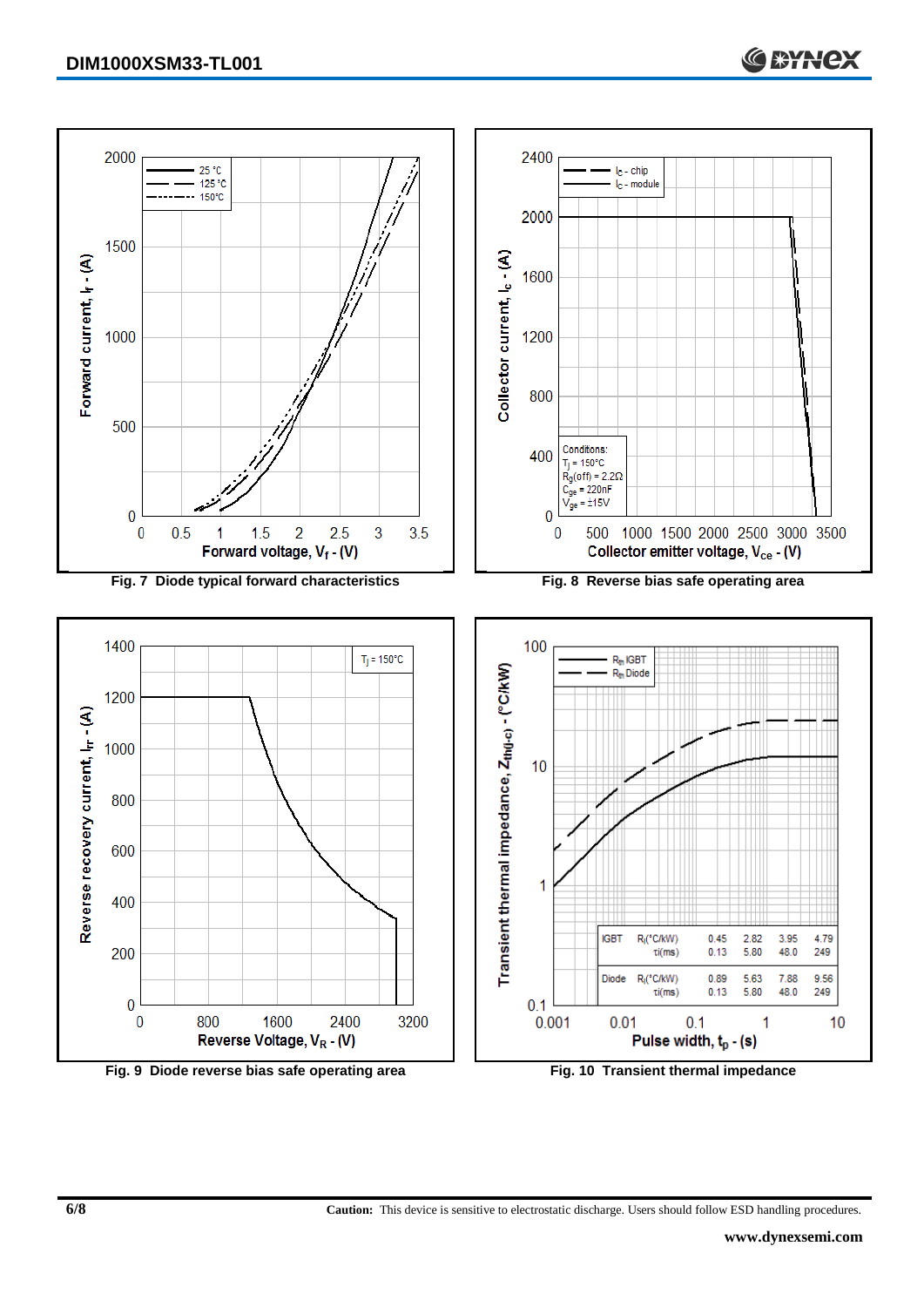

#### **PACKAGE DETAILS**

For further package information, please visit our website or contact Customer Services. All dimensions in mm, unless stated otherwise. **DO NOT SCALE.**



**Caution:** This device is sensitive to electrostatic discharge. Users should follow ESD handling procedures **7/8**